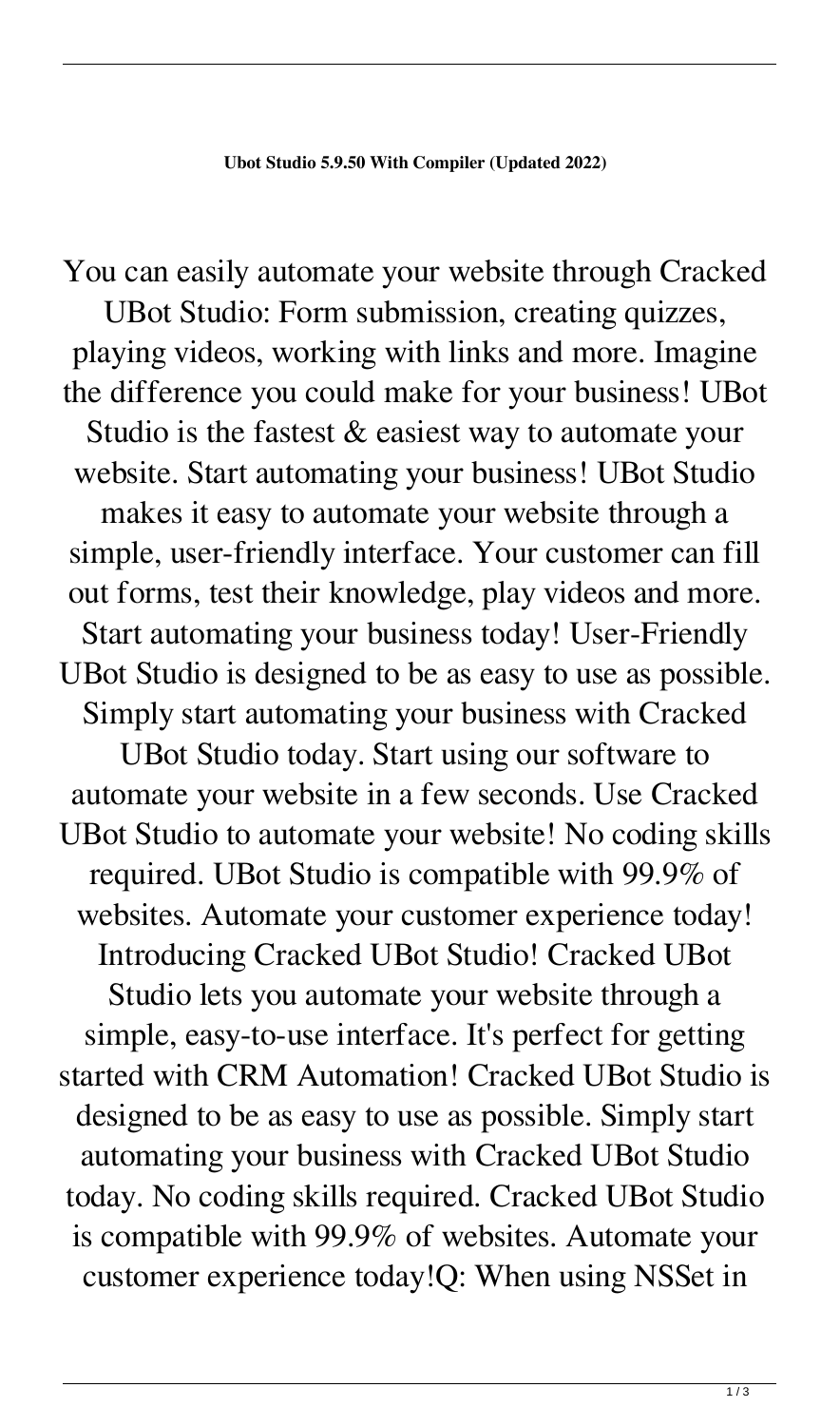collectionView - add the objects to an array I have a problem that is quite simple to explain. I have a UICollectionView. When the collectionView is pushed I need to add the contents of a specific UICollectionViewCell to an NSSet that is in an array. Here is the code: - (NSInteger)collectionView:(UICollectionView \*)collectionView numberOfItemsInSection:(NSInteger)section { return \_reviews.count; } - (UICollectionViewCell \*)collectionView:(UICollectionView \*)collectionView cellForItemAtIndexPath:(NSIndexPath \*)indexPath { static NSString \*CellIdentifier = @"Cell";  $ReviewCollectionViewCell *cell =$ (ReviewCollectionViewCell \*)[collectionView dequeue ReusableCellWithReuseIdentifier:CellIdentifier forIndexPath:indexPath];